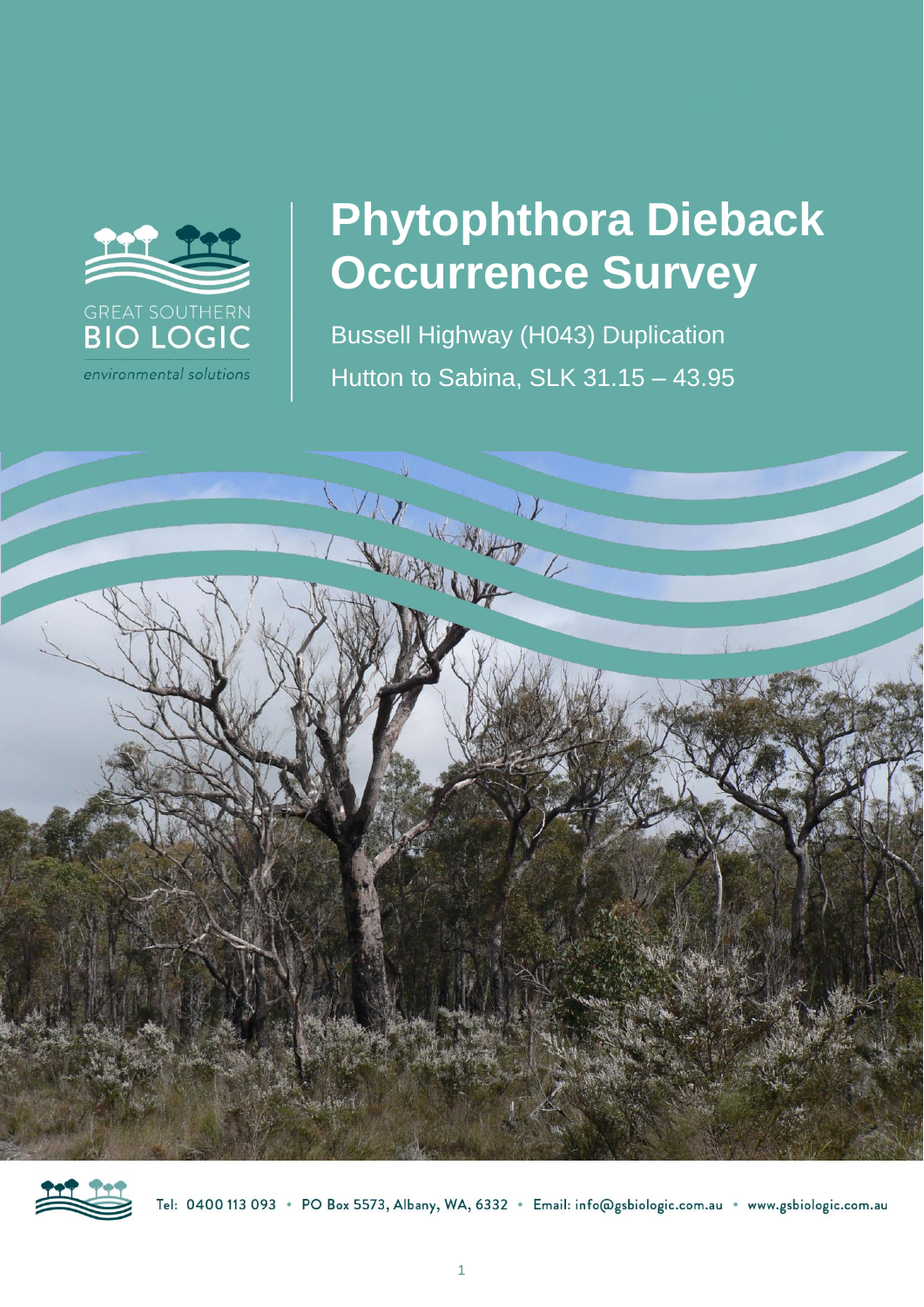

# **Phytophthora Dieback Occurrence Survey**

Great Southern Bio Logic Pty Ltd ACN: 149 403 378 ABN: 94 330 372 841

Bussell Highway (H043) Duplication

Hutton to Sabina, SLK 31.15 – 43.95

16 / 03 / 2020

Prepared for:

Main Roads WA

Project reference: GSBL401-Bus Hwy Dup Pc-V2 draft

Written and submitted by

Jeremy Spencer

Senior Environmental Scientist

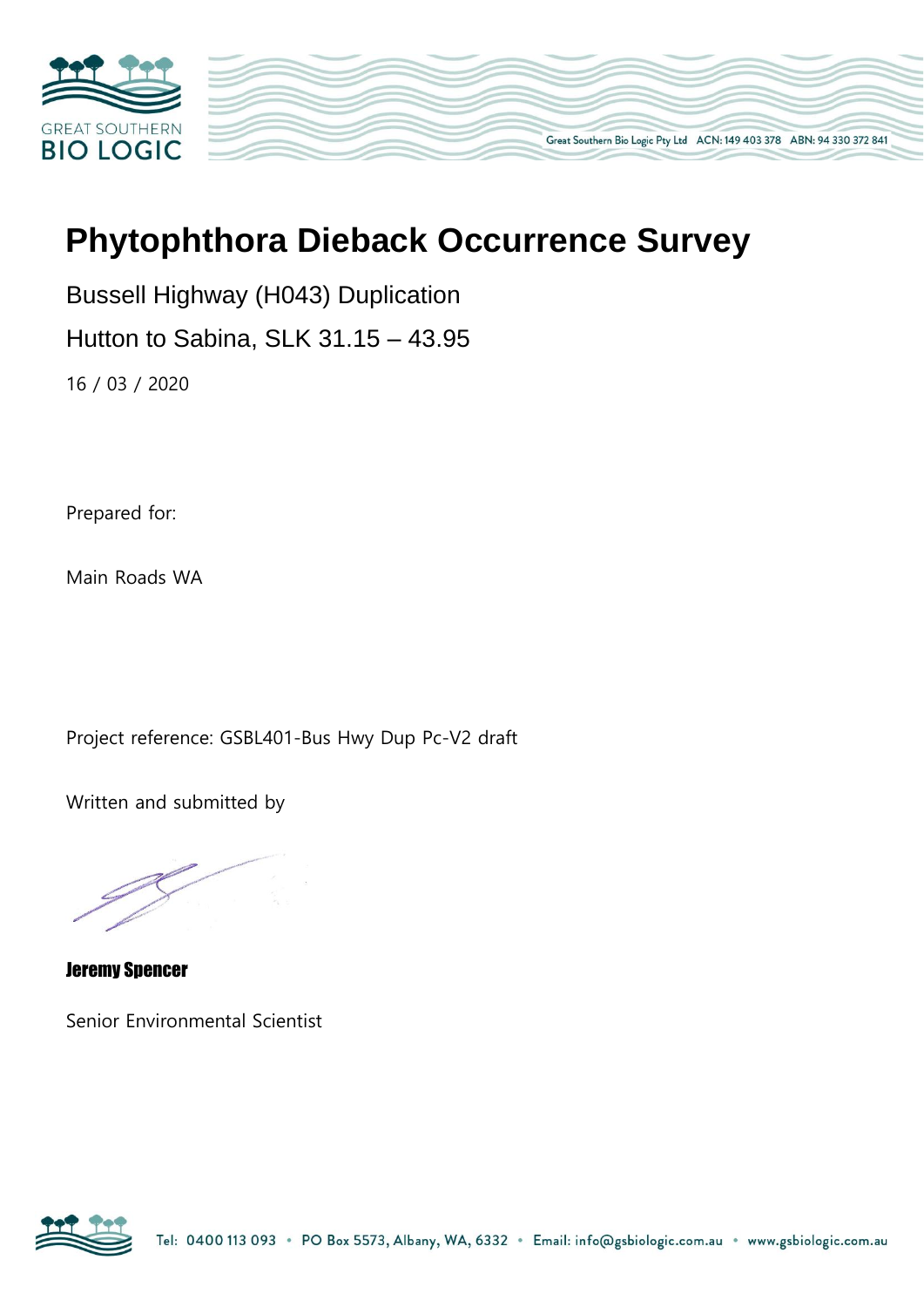

# **Record of Distribution**

| No. of<br>copies | <b>Report File Name</b>   | <b>Report</b><br><b>Status</b> | <b>Date</b>   | <b>Prepared for:</b> | <b>Initials</b> |
|------------------|---------------------------|--------------------------------|---------------|----------------------|-----------------|
|                  | GSBL401-Bus Hwy<br>Dup Pc | V <sub>2</sub><br>Draft        | 16 March 2020 | <b>MRWA</b>          | JS              |
|                  | GSBL401-Bus Hwy<br>Dup Pc | V2<br><b>Draft</b>             | 16 March 2020 | <b>GSBL</b>          | <b>JS</b>       |

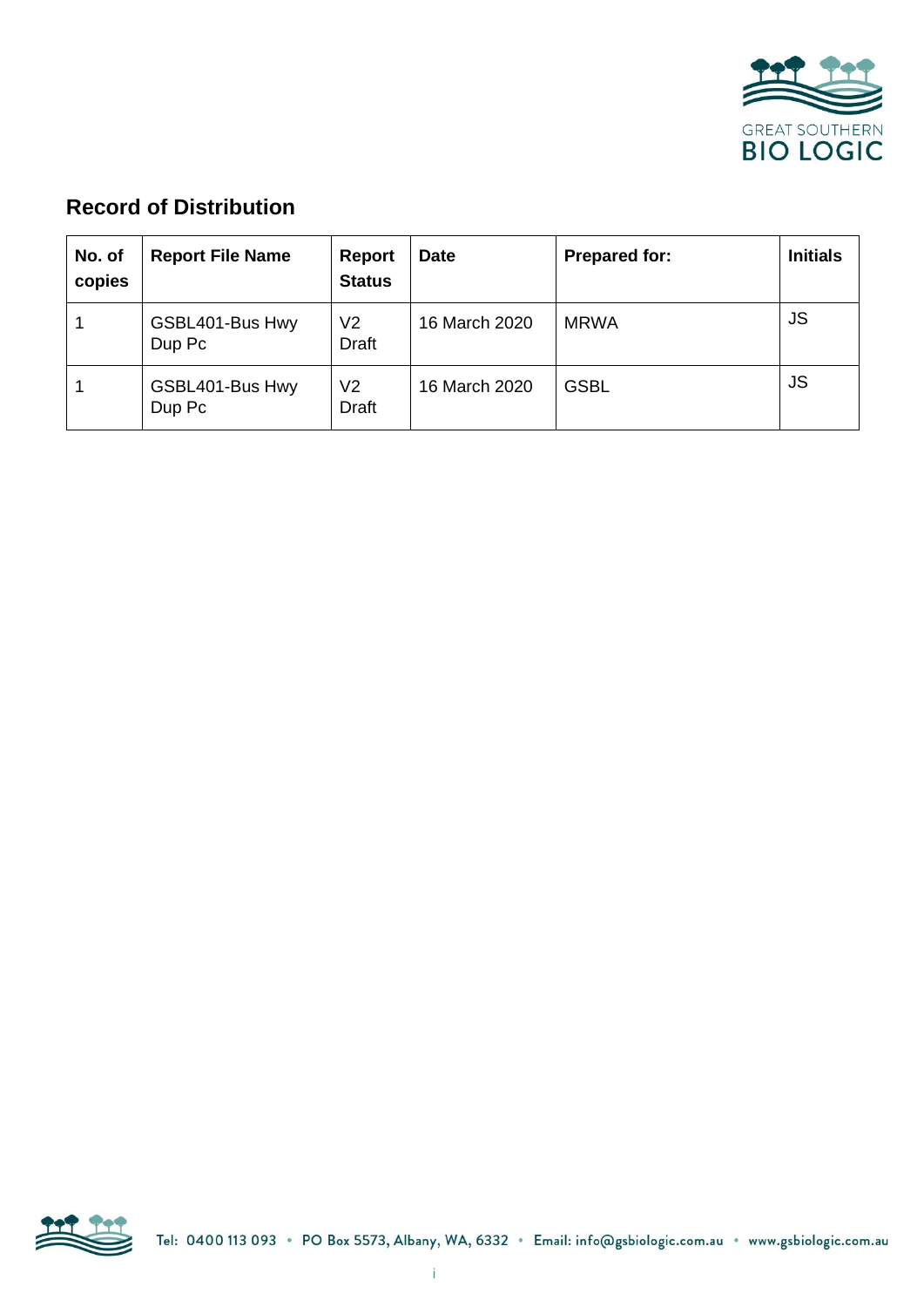

### **EXECUTIVE SUMMARY**

Main Roads Western Australia (Main Roads) is currently undertaking planning associated with development of the proposed Bussell Highway (H043) Duplication Hutton to Sabina, SLK 31.15 – 43.95. The alignment is yet to be finalised; however, a likely project footprint has been developed and forms the Environmental Study Area (Study Area) that is the current focus of planning activities.

As a part of the environmental surveys that will inform project planning there is a requirement to assess the occurrence of Phytophthora Dieback within remnant native vegetation and identify areas within the Study Area that can be protected from the disease.

The Phytophthora Dieback occurrence survey was undertaken using survey linear survey method which is consistent with the DBCA guideline, *Phytophthora Dieback Interpreters Manual for lands managed by the Department* (2015). The information produced using this method of survey provides operational level disease hygiene information for application across all assessable vegetation within the survey area. Due to the mobility of the disease though autonomous spread and human vectoring, all operational scale disease occurrence data has a limited life of 12 months.

During the desktop assessment and preliminary field visits, it was identified that most of the Study Area consists of cleared land or remnant vegetation in a degraded state. These areas were excluded from survey as they cannot be assessed due to the lack of disease indicator species required for disease diagnosis and/or a significant history of site disturbance.

Disease occurrence surveys were undertaken in all assessable vegetation within the Study Area, which covered approximately 30 ha of the total Study Area. The surveys identified two infested areas, both influencing vegetation on both sides of the current highway. The infested areas cover approximately 2.3 ha. A single uninfested area of vegetation was also identified and this occurs adjacent infested vegetation that is on the Bussell Highway and Ruabon Road intersection. This area is only 0.3 ha and is considered to be unprotectable from future disease spread. All other areas of assessable vegetation were determined to be uninterpretable due to a lack of susceptible species.

Three soil and tissue samples were collected from assessable areas within the Study Area. The samples were collected to support visual disease assessment observed within infested areas. Only 1 sample returned a negative result for *P. cinnamomi* while the remaining 2 were positive.

Following the determination of disease hygiene categories, all uninterpretable or uninfested vegetation was assessed for protectability, using the Department of Biodiversity, Conservation and Attractions (DBCA) Protectable Areas criteria. No assessable vegetation has been classified as protectable.

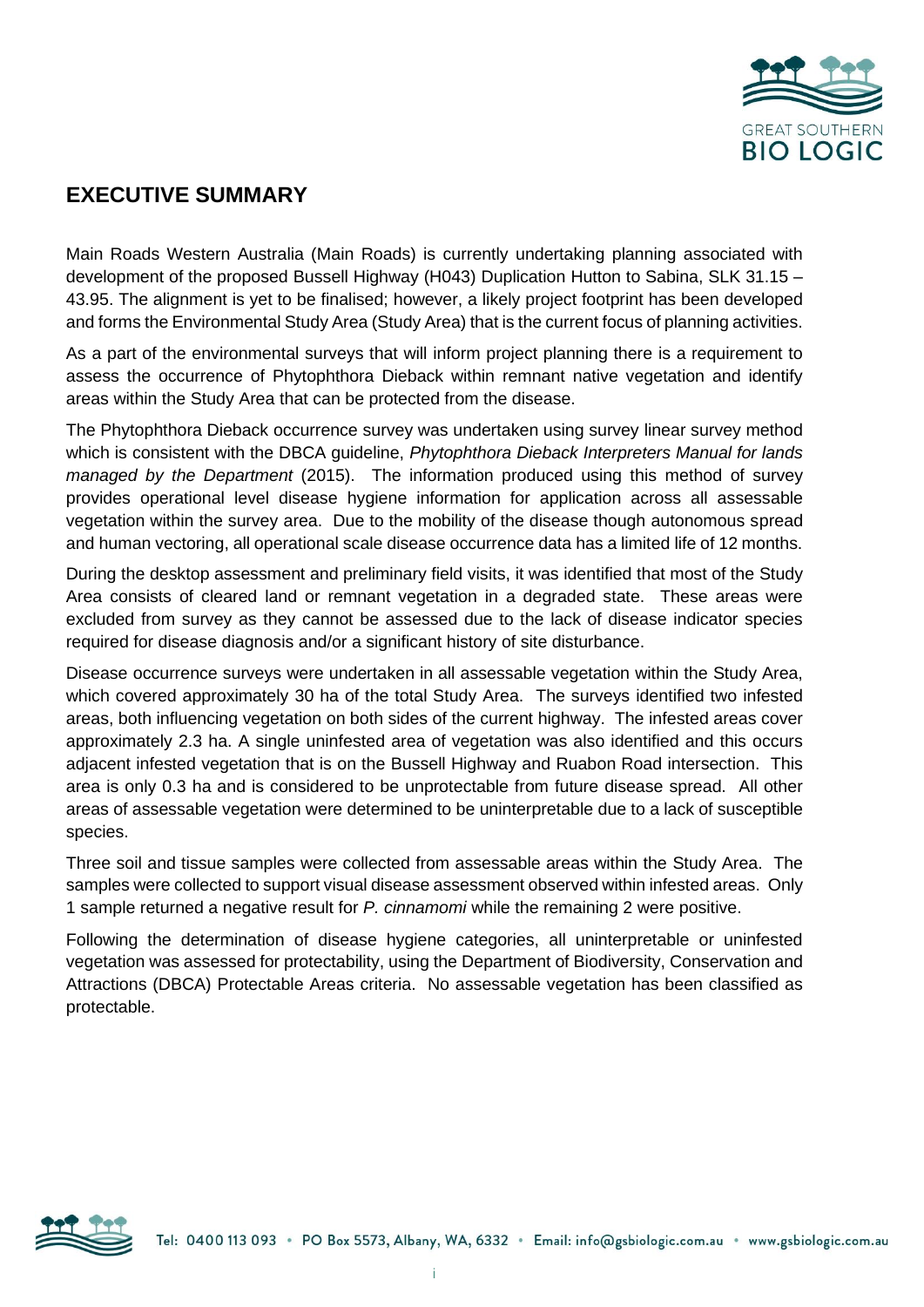

# **CONTENTS**

|                  | <b>EXECUTIVE SUMMARY</b>                                                                                                    | I                          |
|------------------|-----------------------------------------------------------------------------------------------------------------------------|----------------------------|
| 1                | <b>INTRODUCTION</b>                                                                                                         | 4                          |
| 1.1              | <b>Background</b>                                                                                                           | 4                          |
| 1.2              | <b>Objectives</b>                                                                                                           | 4                          |
| 1.3              | <b>Scope of Works</b>                                                                                                       | 4                          |
|                  | 1.4 Site Characteristics<br>1.4.1 Study Area<br>1.4.2 Land Use<br>1.4.3 Climate                                             | 5<br>$\mathbf 5$<br>5<br>5 |
| $\boldsymbol{2}$ | <b>METHOD</b>                                                                                                               | 7                          |
| 2.1              | <b>Desktop Interpretation</b>                                                                                               | 7                          |
| 2.2              | <b>Field Survey</b>                                                                                                         | $\overline{\mathbf{r}}$    |
| 2.3              | <b>Sampling Program</b>                                                                                                     | 8                          |
| 3                | <b>ASSESSMENT CRITERIA</b>                                                                                                  | 9                          |
| 4                | <b>RESULTS AND DISCUSSION</b>                                                                                               | 11                         |
| 4.1              | <b>Desktop</b><br>4.1.1 Previous interpretation data<br>4.1.2 Assessable remnant native vegetation                          | 11<br>11<br>11             |
|                  | 4.2 Linear Assessment<br>4.2.1 Vegetation<br>4.2.2 Disease Expression<br>4.2.3<br>Disease Occurrence and Hygiene Categories | 11<br>12<br>12<br>12       |
| 4.3              | <b>Protectability Assessment</b>                                                                                            | 13                         |
| 4.4              | <b>Sample Program</b>                                                                                                       | 13                         |
| 4.5              | <b>Limitation of results</b>                                                                                                | 13                         |
| 5                | <b>RECOMMENDATIONS</b>                                                                                                      | 15                         |
| 6                | <b>REFERENCES</b>                                                                                                           | 16                         |
| 7                | <b>REPORT DISCLAIMER</b>                                                                                                    | 17                         |

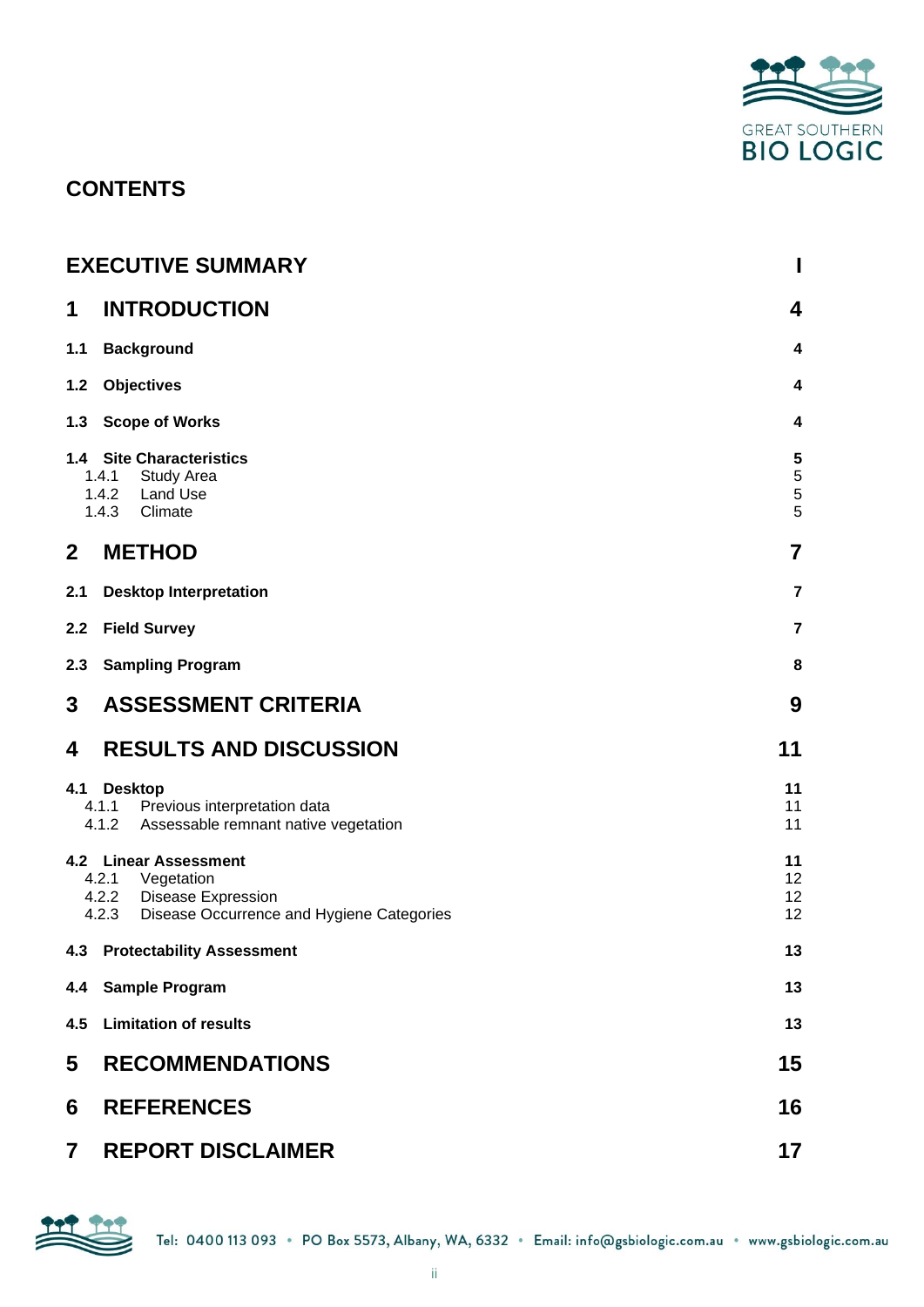

# **LIST OF ATTACHMENTS**

#### **Tables**

| Table 1:          | Bussell Highway Phytophthora Dieback occurrence categories, area<br>statement                |  |  |  |
|-------------------|----------------------------------------------------------------------------------------------|--|--|--|
| Table 2:          | Sample data from the Bussell Highway Duplication Study Area                                  |  |  |  |
| <b>Figures</b>    |                                                                                              |  |  |  |
| Figure 1:         | Environmental Study Area showing extent of assessable vegetation                             |  |  |  |
| Figure 2e-2f:     | Environmental Study Area showing Disease Status, Protectability and<br><b>Sample Results</b> |  |  |  |
| <b>Appendices</b> |                                                                                              |  |  |  |
| Appendix A:       | VHS soil and tissue sample analysis report                                                   |  |  |  |

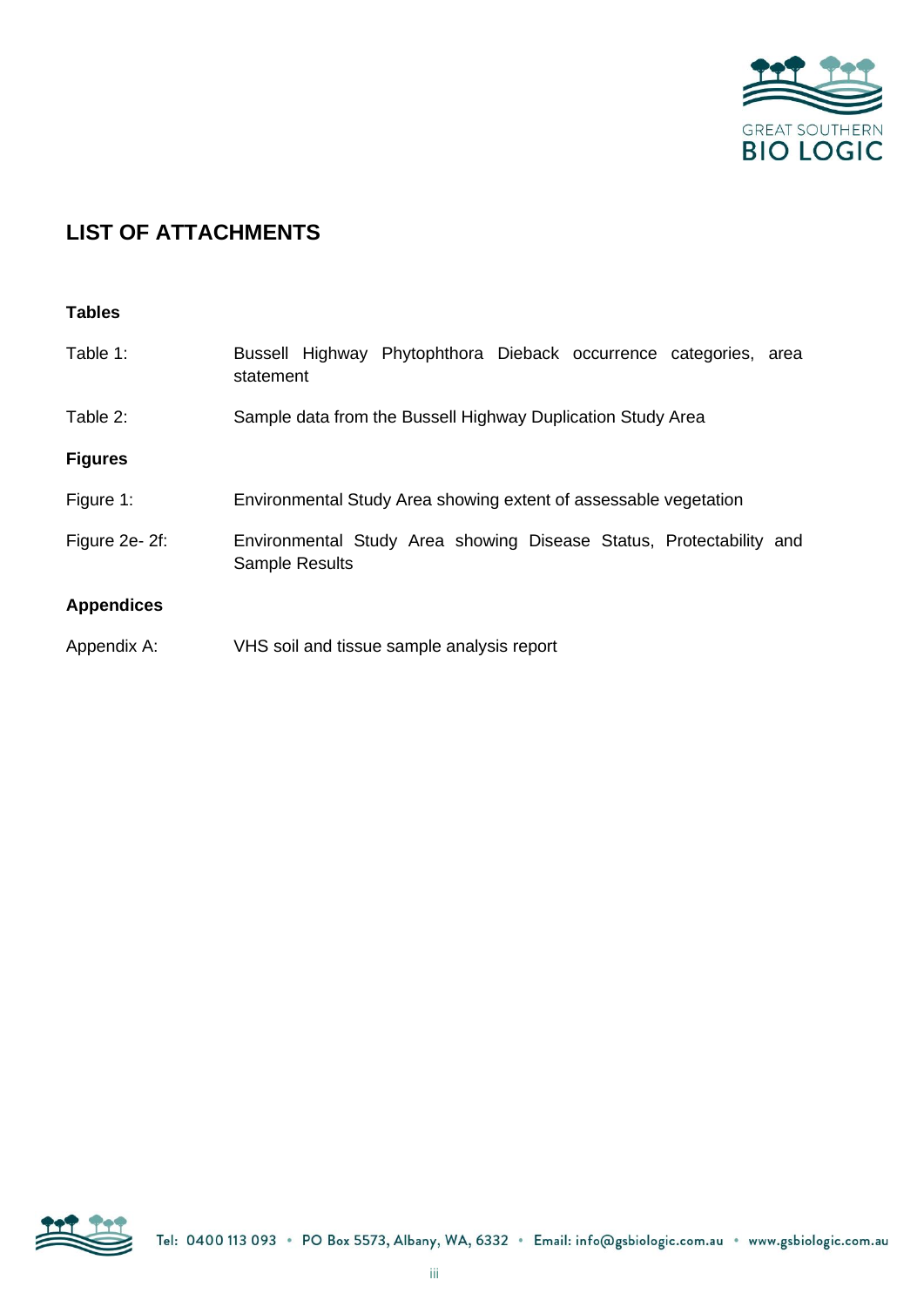

## **1 INTRODUCTION**

#### **1.1 Background**

Main Roads Western Australia (Main Roads) is currently undertaking planning associated with development of the proposed Bussell Highway (H043) Duplication, Hutton to Sabina, SLK 31.15 – 43.95 (the project). The alignment of the project is yet to be finalised; however, a likely project footprint has been developed and forms the study area that is the current focus of planning activities. Main Roads are currently undertaking the project planning phase of the project and co-ordinating a suite of environmental surveys to assess the environmental values within the proposed project assessment area. The environmental surveys are being performed within the Environmental Study Area (Study Area) which is presented in Figure 1.

As a part of the environmental surveys that will inform project planning there is a requirement to assess the distribution of Phytophthora Dieback within remnant native vegetation and identify areas within the Study Area that can be protected from the disease. Phytophthora Dieback is an introduced soil borne plant pathogen that affects up to 40% of native plant species within Western Australia. Most commonly the disease is caused by the species *Phytophthora cinnamomi,* however, other species such as *P. multivora* can also have significant impact under specific environmental conditions. Phytophthora Dieback is commonly introduced to an area through infested soils carried as basic raw materials or on vehicles, plant and machinery. In favourable conditions the pathogen can result in the collapse of entire vegetation communities. Once introduced to an area, Phytophthora Dieback will spread through further human vectoring and also via water movement and root to root contact, resulting in extensive infestations which may cause significant impact to native vegetation communities. There is currently no practical method of eradication of the pathogen.

#### **1.2 Objectives**

The objectives of the Phytophthora Dieback survey were to:

- determine the presence/absence of the disease within areas of remnant native vegetation across the Study Area;
- map the occurrence of the disease within areas of remnant native vegetation across the Study Area; and
- apply relevant criteria to areas of disease free vegetation to determine the distribution of vegetation that can be protected from the future introduction and spread of the disease.

#### **1.3 Scope of Works**

The required Scope of Works was developed by Main Roads and was presented in the consultant brief. The required scope as per the consultant brief is presented below:

#### **Desktop Assessment**

- Complete a desktop assessment of the survey area prior to the field survey
- Review relevant *Phytophthora* database results for recorded occurrence within survey area and surrounds, including historic Department of Biodiversity, Conservation and Attractions (DBCA) mapping where available

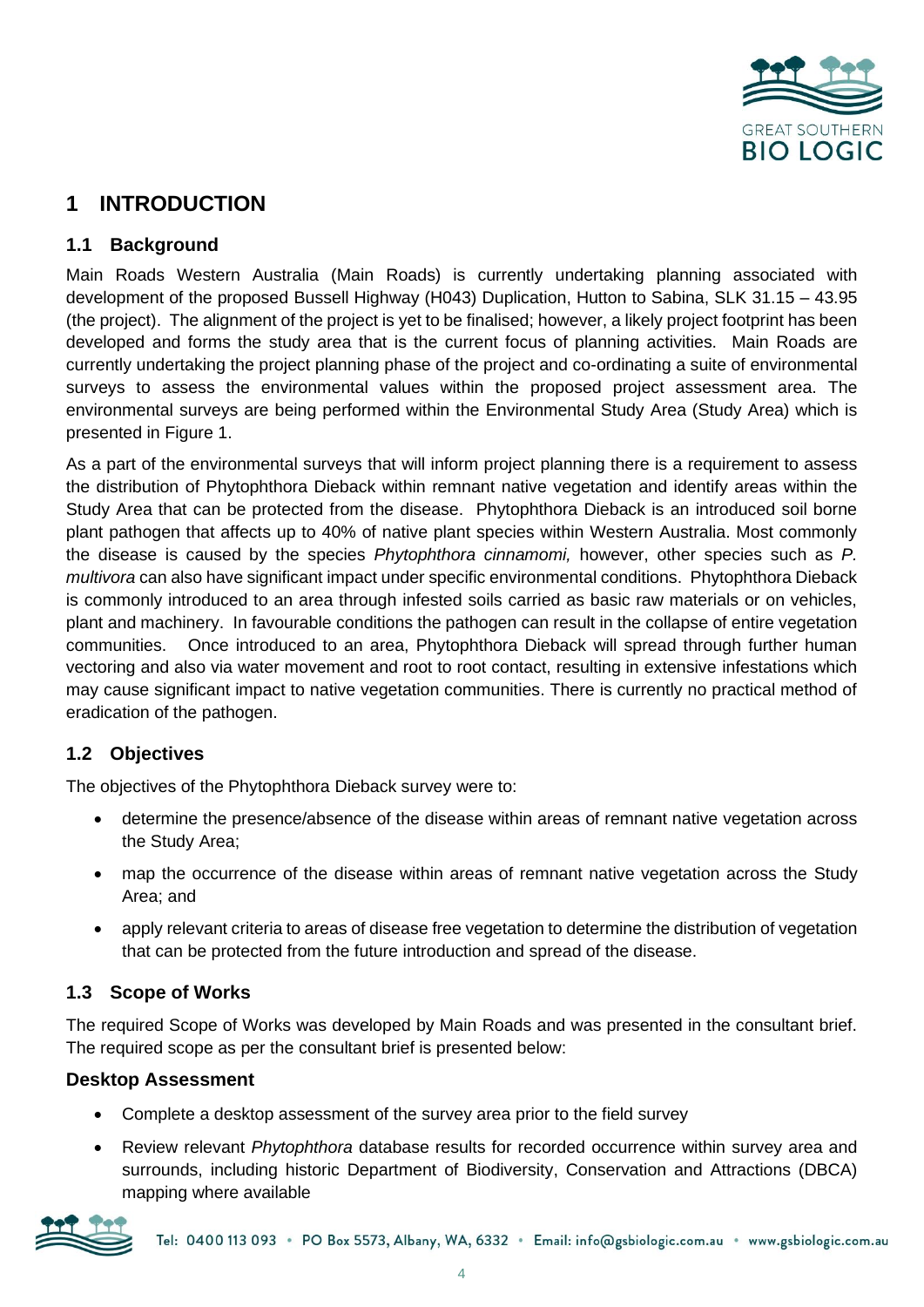

• Review relevant reports applicable to the survey area (if available).

#### **Field Survey**

- Conduct field survey (to be done by an accredited Dieback interpreter) to assess the potential for *Phytophthora cinnamomi* and/or other pathogens
- Take samples for lab testing as required
- Undertake dieback mapping as appropriate for the survey area (as outlined in Figure 1) and field demarcation of infested areas in accordance with DBCA standard methodology.
- Refer to Department of Parks and Wildlife "Corporate Policy Statement No. 3 Management of *Phytophthora* disease" and "Manual for detecting and mapping *Phytophthora* dieback disease (Procedures for CALM Act land)".

#### **Reporting**

The following reporting requirements are requested:

- Draft report on desktop assessment, methodology and results.
- Table of management actions relating to the clearing and construction of the project.
- Mapping of results (including spatial data) of Dieback assessment.

#### **Data**

• Survey data (results) are to be provided at Rev A Report Stage, then at Project completion (Rev 0/final report) in electronic format. The data is to be provided in a format that satisfies Main Roads data standards

#### **1.4 Site Characteristics**

#### **1.4.1 Study Area**

The Study Area for the project is shown in Figure 1 and is approximately 12.5 km in length, covering an area of approximately 135 ha. It sits predominantly within the existing Bussell Highway Road Reserve between Hutton Road in the north and the locality of Sabina in the south, between SLK 31.15 – 43.95. The Study Area footprint covers the existing road reserve but small areas cover land that is currently privately owned. The majority of the Study Area is cleared however some limited areas of remnant vegetation do occur.

#### **1.4.2 Land Use**

The Study Area traverses a range of current land uses vested as both private and public lands. Tuart Forest National Park lies to the north, while land uses to the south are either agricultural, horticultural or industrial. The Bussell Highway Road Reserve itself is managed as the main transport corridor between Busselton and Bunbury.

#### **1.4.3 Climate**

The Bureau of Meteorology (BoM) broadly classifies the climate across the south west region of Western Australia as warm summers with cold winters. The BoM maintains a network of weather stations across

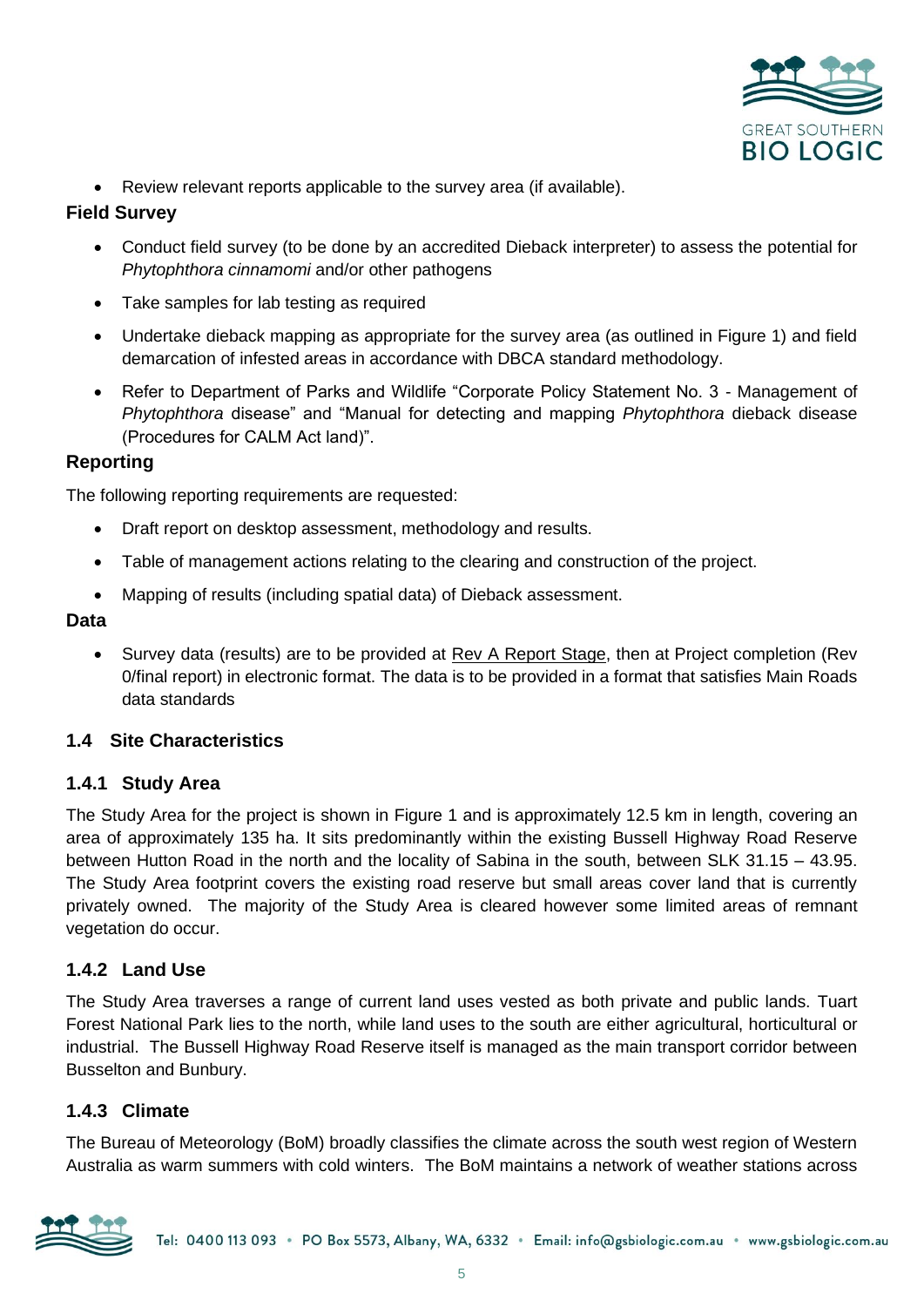

Australia to record weather data, with the nearest station to the project area being Ludlow. The long-term average annual rainfall data from Ludlow shows that that annual average rainfall is 666.6 mm/yr.

This is an important figure as the accepted distribution of *Phytophthora* is generally restricted by the 400mm isohyet with distribution in the 400-600mm/yr zone further restricted to sites with high summer rainfall averages or associated with water gaining sites. Based on the BoM climate classification and rainfall data the Study Area experiences suitable climatic conditions for *Phytophthora* to have a significant impact.

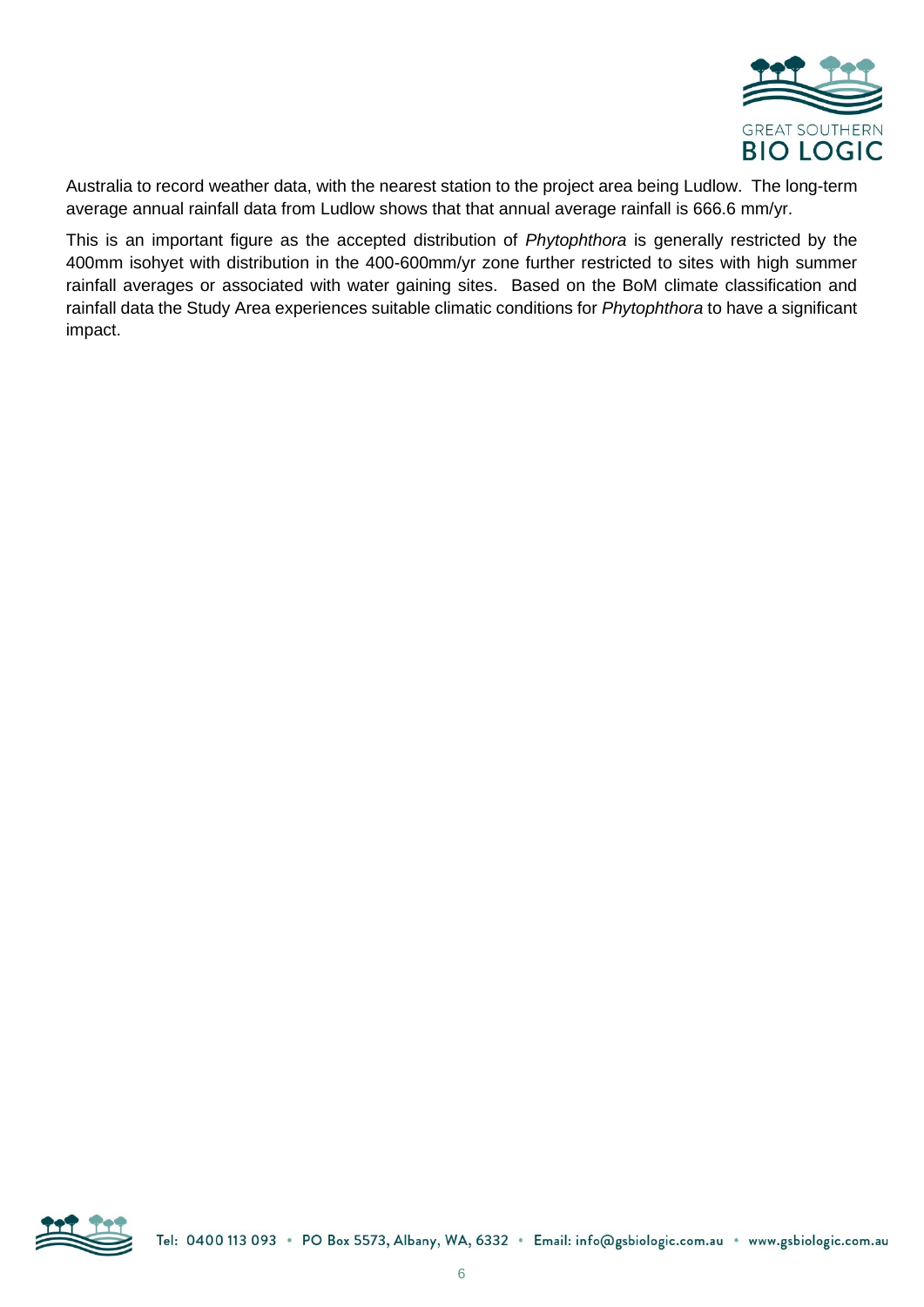

# **2 METHOD**

In accordance with the agreed project scope of works, the field survey was undertaken using a survey methodology referred to as linear survey. The linear survey method is consistent with the DBCA guideline, *Phytophthora Dieback Interpreters Manual for lands managed by the Department (2015).* The information produced using this method of survey provides operational level disease hygiene information for application across all assessable vegetation within the Study Area.

Due to the mobility of the disease though autonomous spread and human vectoring, all operational scale disease occurrence data has a limited life of 12 months. A summary of key survey activities is provided below.

#### **2.1 Desktop Interpretation**

The proposed project Study Area was subject to an initial desktop assessment involving a review of the Vegetation Health Service (VHS) *Phytophthora* sample database and examination of available aerial imagery to assess:

- the extent of assessable remnant native vegetation occurring within the Study Area;
- review of previous Phytophthora Dieback occurrence reports associated with the Study Area;
- the known occurrence of Phytophthora Dieback within or influential to the Study Area;
- the occurrence of site specific or influencing high risk vectors including but not limited to roads, creek lines and gravel pits; and
- evidence of existing disease signatures such as areas of obvious vegetation decline.

#### **2.2 Field Survey**

The operational scale survey was undertaken by a DBCA registered disease interpreter and involved visual diagnosis of the disease within areas of assessable remnant vegetation within the Study Area. Visual diagnosis was supported by laboratory assessment of soil and tissue samples.

Once identified, the occurrence of the disease was mapped using a hand-held GPS unit and demarcation of disease hygiene boundaries was performed in the field using appropriately coloured flagging tape. All potentially uninfested areas upslope of infestations were traversed on foot to confirm the absence of the disease.

Demarcation of disease hygiene boundaries was performed in accordance with the requirements defined in the *Phytophthora Dieback Interpreters Manual for lands managed by the Department* (2015). Flagging tape used for demarcation of hygiene boundaries is defined below:

- Infested vegetation Dayglo Pink tape
- Uninterpretable Pink and Black striped tape
- Uninfested No demarcation

Demarcation tapes are tied on trees and other suitable bushes or shrubs, along the category boundary. Knots on the demarcation tapes face the category being demarcated. When demarcating infested or uninterpretable vegetation adjoining uninfested vegetation, the tapes are placed 20 m into the uninfested vegetation to allow a buffer between the hygiene categories.

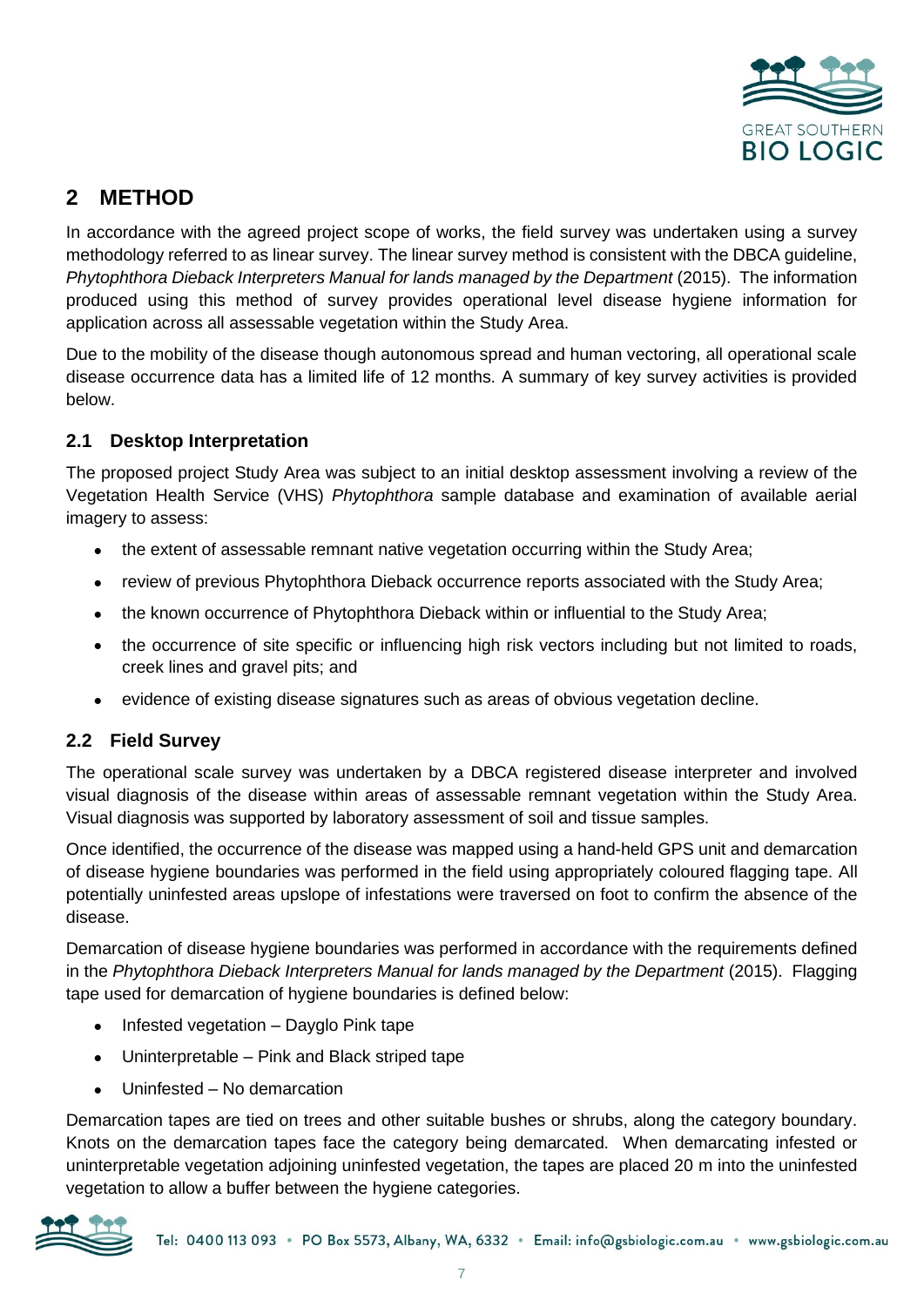

Field data including disease presence and vegetation information was collected using a hand-held GPS unit and converted to ArcGIS™ shapefiles. Collected field data included all sample locations, a point file of all identified individual plant deaths attributed to *Phytophthora*, disease hygiene boundaries and track files of the area covered during survey.

#### **2.3 Sampling Program**

Sampling for Phytophthora Dieback involves the collection of soil and tissue samples from fresh deaths of plants considered to be reliable indicator species of *Phytophthora* expression. Where suspicious deaths were identified, soil and root tissue material was collected into heavy duty plastic bags and forwarded to the Vegetation Health Service (VHS) laboratory for analysis.

All sampling undertaken was performed in accordance with the methods described in the *Phytophthora Dieback Interpreters Manual for lands managed by the Department* (DBCA, 2015).

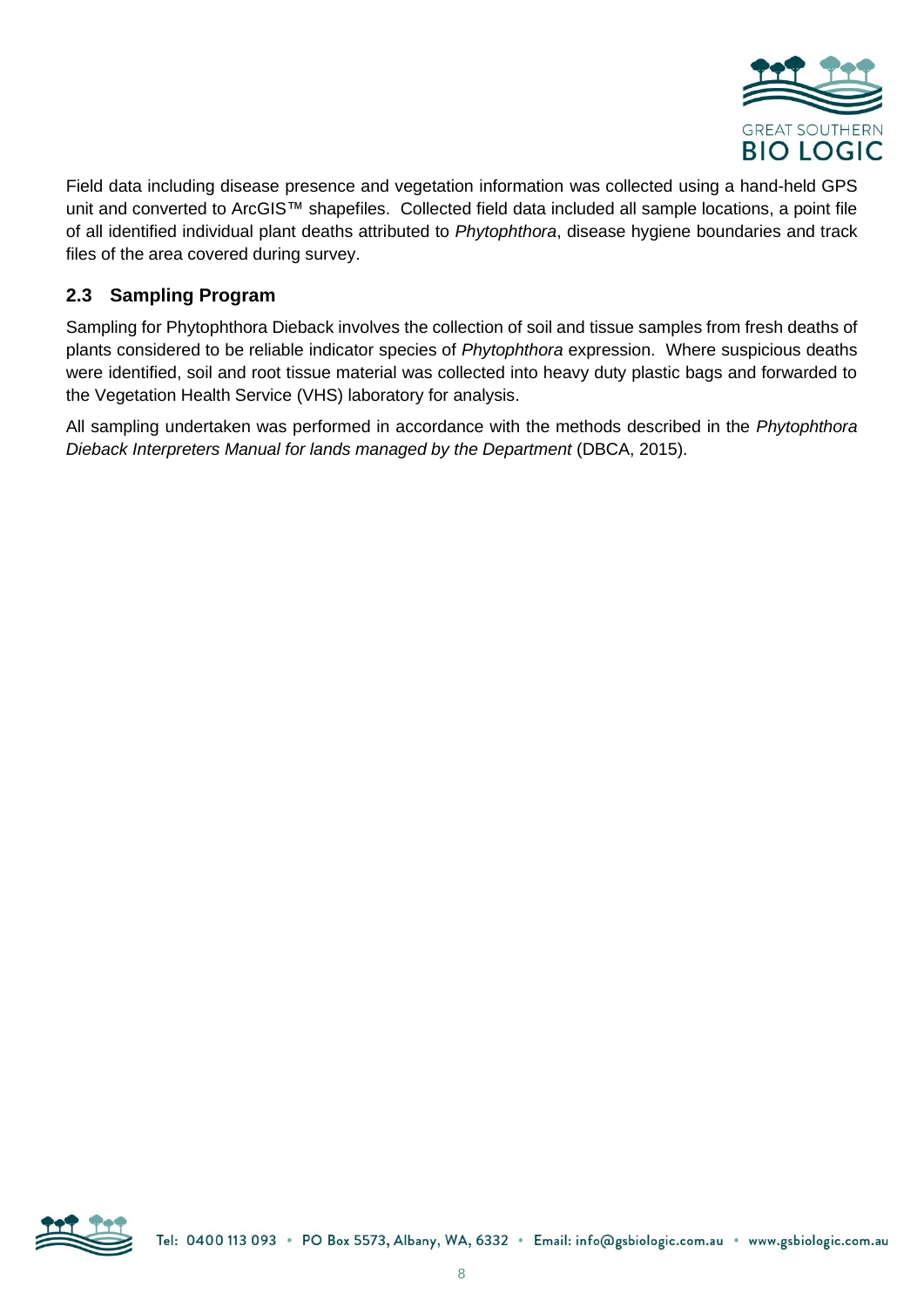

# **3 ASSESSMENT CRITERIA**

DBCA (2015) guidelines identify six potential disease hygiene categories based on presence/absence of the disease, or the unknown disease status of an area. An area can have an unknown disease status if the vegetation at the site is not susceptible to the disease or it cannot be assessed because of disturbance, e.g. fire. As a result, even if the pathogen is present, there may be no interpretable signs.

Only areas with suitable remnant native vegetation can be assessed. Areas that have been cleared or significantly altered are excluded from survey. In some cases, small excluded areas may be afforded a hygiene category if they are small enough to be influenced by adjacent surveyed vegetation or situated such that topographical influences can be used to determine disease presence or absence.

The six possible disease categories are listed and described below:

- 1. **Infested –** Areas a registered interpreter determines to have plant disease symptoms consistent with the presence of *Phytophthora cinnamomi*.
- **2. Uninfested –** Areas determined by a registered interpreter to be free of plant disease symptoms that indicate the presence of *P. cinnamomi*.
- 3. **Uninterpretable –** Natural, undisturbed areas where susceptible plants are absent, or are too few to make a determination of the presence or absence of *P. cinnamomi*.
- **4. Temporarily uninterpretable –** Areas where disease presence or absence cannot be determined due to a level and type of site disturbance that will recover within the short to medium term, e.g. fire, rehabilitation.
- 5. **Not yet resolved –** *Phytophthora* occurrence diagnosis cannot be made because of inconsistent or incomplete evidence (including sample results). The category is only to be used in low interpretability zones (400 mm to 600 mm rainfall range).
- 6. **Disease risk roads (DRR) –** Interpreters will use the DRR category to show the disease status is unknown because of suspected or apparent recent use under unknown hygiene conditions.

Following the determination of disease categories, areas are identified that are likely to be protectable from the disease with the application of appropriate disease hygiene as required.

Protectable Areas are defined in the *Phytophthora Dieback Interpreters Manual for lands managed by the Department* (2015) as areas that:

- have greater than 600 mm of annual rainfall or are water gaining sites in the 400 mm -600 mm rainfall zone;
- are determined to be free from *Phytophthora cinnamomi* by a DBCA registered disease interpreter. Uninterpretable areas may be classified as Protectable;
- comprehensive transect survey areas that are positioned in the landscape and are of sufficient size that they will not be engulfed by *Phytophthora* via autonomous spread. Such an area is defined as being greater than 3 ha with a minimum axis greater than 100 m, and not down slope of an infested area;
- linear assessment areas longer than 100 m after the application of appropriate disease category buffers;

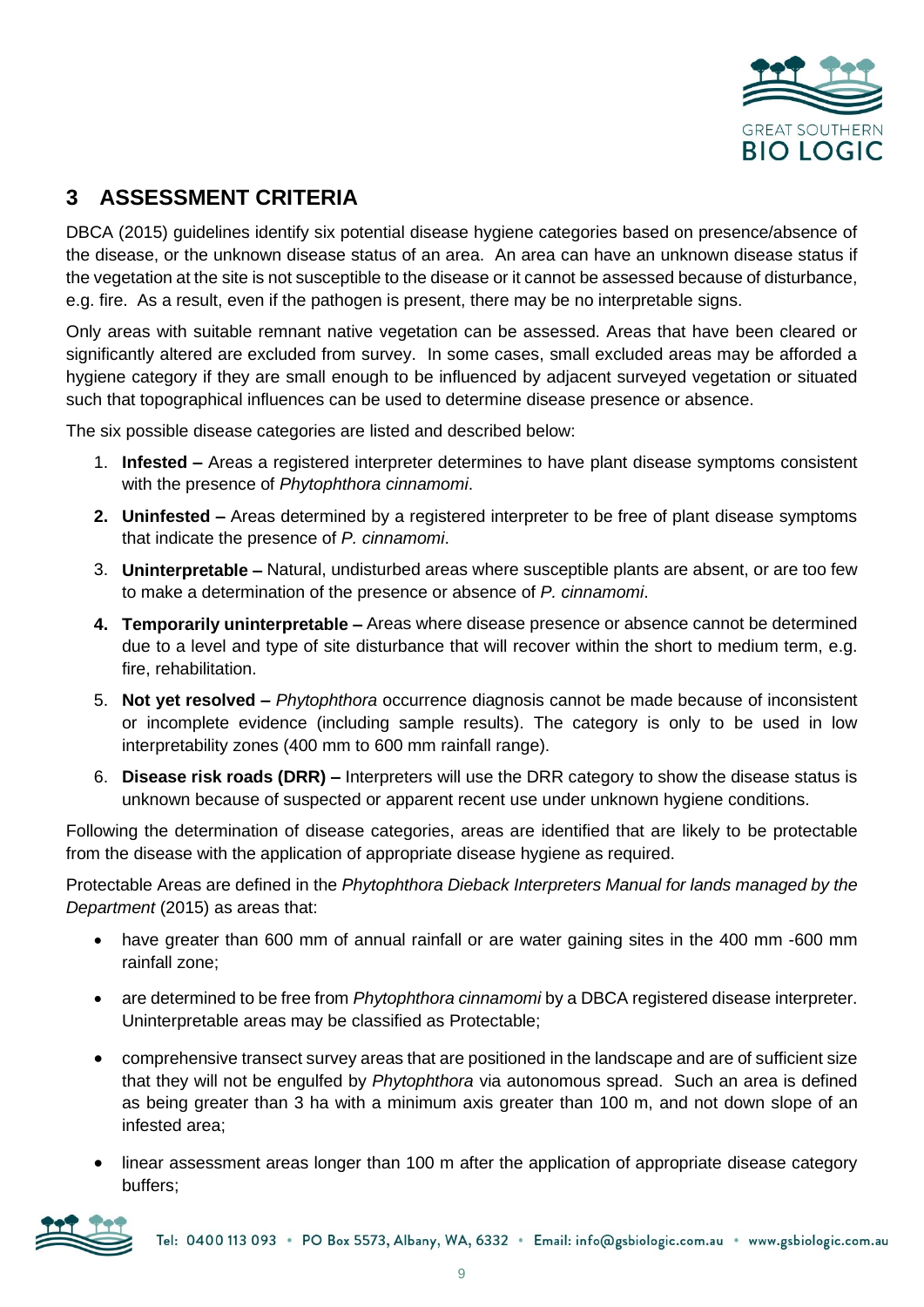

- have controllable human vectors; or
- include high conservation and/or socio economic values.

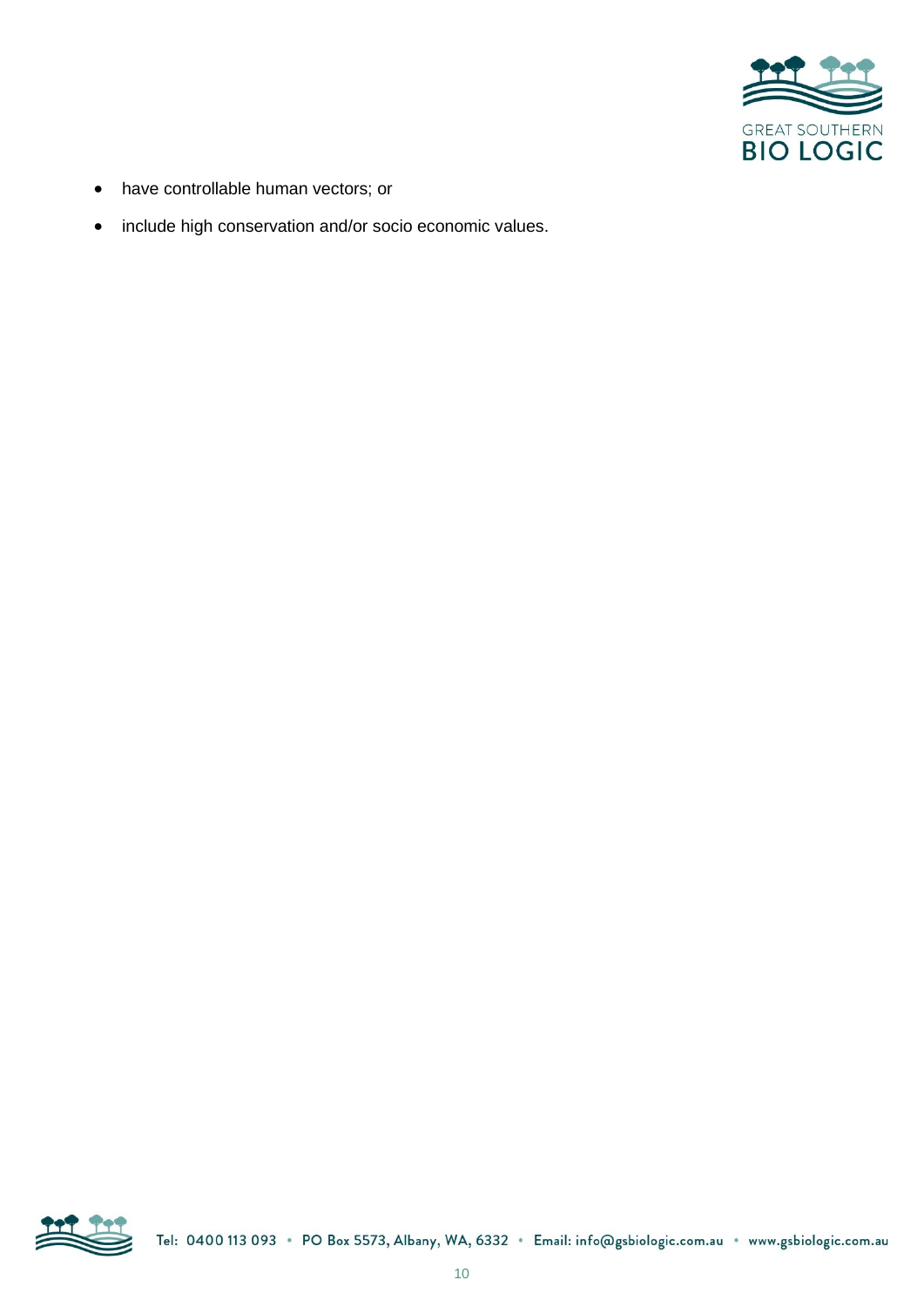

# **4 RESULTS AND DISCUSSION**

The project Study Area is shown in Figure 1. A summary of key statistics is presented in Table 1 below while the disease occurrence and location of soil and tissue samples across the Study Area is shown in Figures 2a – 2f. The location of Protectable Areas that will require the application of appropriate hygiene during operational soil movement activities are also presented in Figures 2a  $-$  2f. The results of the protectability assessment are presented in Section 4.3. Appendix A presents the VHS laboratory certificates for all samples collected during the assessment.

#### **4.1 Desktop**

#### **4.1.1 Previous interpretation data**

The Study Area was subject to a previous assessment undertaken by Glevan Consulting in 2016 who performed a series of assessments along the Forrest Highway, Bussell Highway and Old Coast Road, including the Study Area.

Glevan Consulting excluded the majority of the study area on the basis of vegetation condition. From the assessable vegetation within the Study Area the previous assessment identified one area of uninfested vegetation associated with the junction of Ruabon Road and the Bussell Highway. The remaining areas of assessable vegetation were determined to be uninterpretable due to the lack of susceptible species. No infested vegetation was identified, and no soil and tissue samples were collected.

#### **4.1.2 Assessable remnant native vegetation**

As defined in the assessment criteria presented in Section 3, only areas with suitable remnant native vegetation can be assessed. Areas that have been cleared or significantly altered are excluded from assessment (i.e. those classed as degraded or completely degraded under the Keighery (1994) condition scale). The extent of areas considered to be assessable due to the presence of remnant vegetation was initially determined during a review of available aerial imagery. Following this preliminary desktop assessment all vegetated land intersecting with the Study Area was included for ground assessment.

#### **4.2 Linear Assessment**

The disease occurrence categories, location and results of soil and tissue samples and distribution of Protectable Areas within the Study Area are shown in 2a – 2f. The laboratory certificate of analysis for the soil and tissue samples is presented in Appendix A.

The majority of the Study Area covers cleared land or vegetation that is classified as either degraded or highly degraded condition. These areas have been excluded from assessment in accordance with the assessment criteria presented in Section 3. Several vegetated areas identified during the desktop assessment as potentially assessable were subsequently excluded from assessment following preliminary site visits because the field assessment of vegetation condition determined them as degraded or completely degraded.

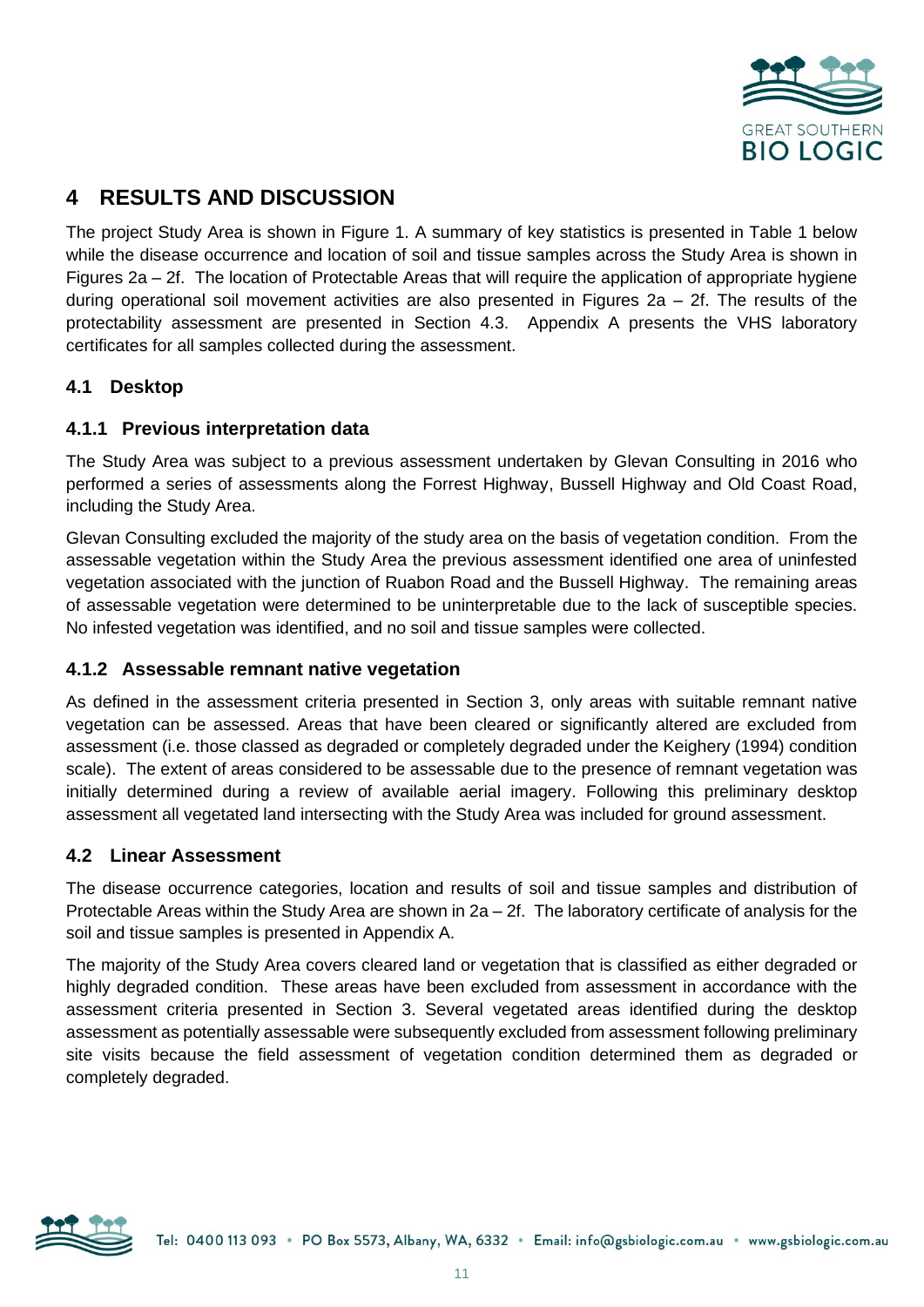

A summary of key assessment statistics is presented in Table 1 below.

Table 1: Bussell Highway Phytophthora Dieback occurrence categories, area statement

| Disease occurrence Categories - Area Statement |           |  |  |  |
|------------------------------------------------|-----------|--|--|--|
| Category                                       | Area (ha) |  |  |  |
| <b>Total Study Area</b>                        | 135.4     |  |  |  |
| Infested                                       | 2.3       |  |  |  |
| Uninfested                                     | 0.3       |  |  |  |
| Uninterpretable                                | 27.5      |  |  |  |
| Protectable vegetation                         | 0         |  |  |  |
| <b>Excluded from Survey</b>                    | 105.2     |  |  |  |

#### **4.2.1 Vegetation**

Vegetation descriptions provided are not intended as botanical descriptions but instead are suitable for defining the vegetation in terms of assessibility and interpretability for Phytophthora Dieback. It is assumed that detailed flora and vegetation descriptions will be provided by flora and vegetation surveys conducted independently of this Phytophthora Dieback report.

Vegetation communities appear to be highly modified and include large areas of revegetation. Much of the revegetation consists of unsusceptible species or species with high resistance to Phytophthora Dieback, such as plants from Acacia and Hakea genera. Remnant vegetation within the Study Area consists of either riparian vegetation along creeks and rivers or within wetlands. This is dominated by *Melaleuca preissiana* and *Agonis flexuosa,* however, occasional *B. litoralis* were observed. The remaining areas of remnant vegetation consisted of a mixed forest of either Tuart or Marri over *Agonis flexuosa* with some areas with *Banksia grandis* and various *Xanthorrhoea species*.

#### **4.2.2 Disease Expression**

As shown in Table 1, most of the assessable vegetation was classified as uninterpretable, due to the lack of component susceptible species. In the interpretable infested vegetation, the disease was identified through recent fresh deaths of *B. grandis* and *X. gracilis*. All identified deaths were fresh and there was limited historic evidence of infestation.

#### **4.2.3 Disease Occurrence and Hygiene Categories**

Infested vegetation was identified at the junction of Ruabon Road and the Bussell Highway. Disease expression was limited to the northern side of the highway however, the identified deaths were associated with a roadside drain that linked both sides via an underground culvert. Therefore, the extent of the infested area has been extended to cover vegetation along the drain on either side of the Bussell Highway.

A second infested area was identified at the eastern end of the Study Area, with a positive sample being collected from the southern side of the highway in vegetation that was draining across the road.

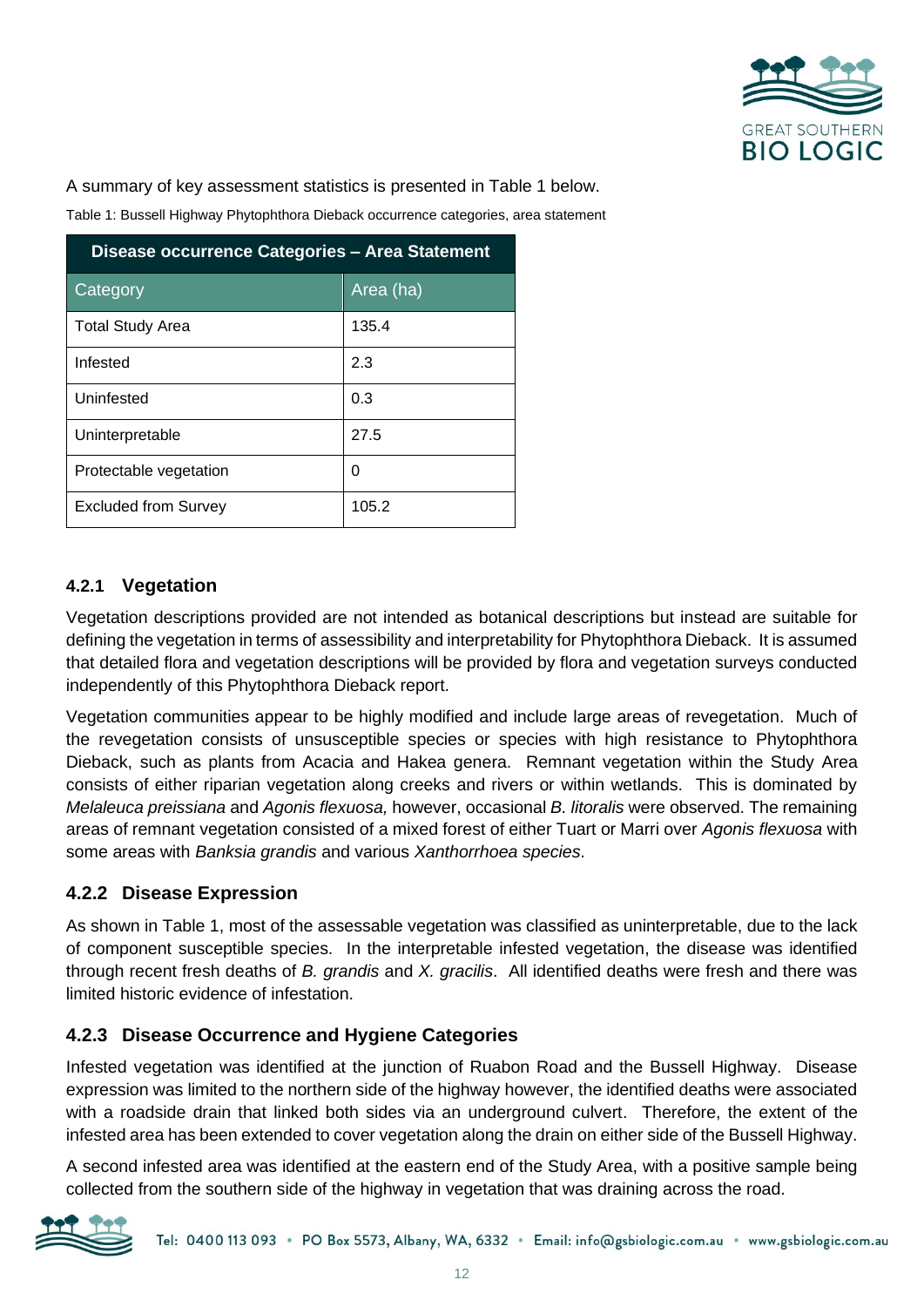

A small uninfested area was identified south of the highway and west of the infested vegetation at the junction of Ruabon Road and the Bussell Highway. The remainder of the assessable vegetation within the Study Area has been classified as uninterpretable.

#### **4.3 Protectability Assessment**

The assessment of protectability for each area of assessable vegetation within the Study Area uses the protectability criteria presented in Section 3, applied to the vegetation under the circumstances observed during the disease occurrence survey. Following application of the protectability criteria, no protectable areas were identified.

The uninfested vegetation is only 0.3 ha in size and therefore does not meet the minimum size requirement to be considered protectable. While the uninterpretable areas are of sufficient size, most receive direct drainage from the highway and are also influenced by adjoining infested areas. It is therefore considered likely that the disease is present within the uninterpretable vegetation but cannot be detected due to the lack of indicator species. Therefore the uninterpretable vegetation has all been classified as unprotectable.

#### **4.4 Sample Program**

Three soil and tissue samples were collected from assessable vegetation within the Study Area. The samples were collected to support visual disease assessment observed within infested areas. All sample locations and results are presented on Figures 2a – 2f, which also show the locations of historic VHS positive sample records. Two samples returned a positive result for *P. cinnamomi* as shown in Table 2 below.

| Soil and Tissue Sample Data - Bussell Highway Duplication Study Area |                 |              |               |  |  |  |  |
|----------------------------------------------------------------------|-----------------|--------------|---------------|--|--|--|--|
| Sample label                                                         | Species sampled | Location     | Sample result |  |  |  |  |
| <b>Bussell Highway Duplication 1</b>                                 | X. gracilis     | 361208<br>E. | P. cinnamomi  |  |  |  |  |
|                                                                      |                 | 6280414<br>N |               |  |  |  |  |
| <b>Bussell Highway Duplication 2</b>                                 | X. gracilis     | E 357015     | P. cinnamomi  |  |  |  |  |
|                                                                      |                 | 6277417<br>N |               |  |  |  |  |
| <b>Bussell Highway Duplication 3</b>                                 | B. grandis      | 356614<br>E. | Negative      |  |  |  |  |
|                                                                      |                 | 6277039<br>N |               |  |  |  |  |

Table 2 – Sample data from the Bussell Highway Duplication Study Area

#### **4.5 Limitation of results**

Phytophthora Dieback is a soil borne plant pathogen that spreads autonomously via root to root transmission, independently through the soil and with the movement of water. The disease is also widely spread by human activities involving the movement of infested soil and plant material. As a result, the edge of a disease infestation is considered to be an actively spreading disease front, and all uninfested areas of vegetation that are associated with human vectors such as tracks and access ways are considered to be at risk of future infestation unless appropriate management is applied.

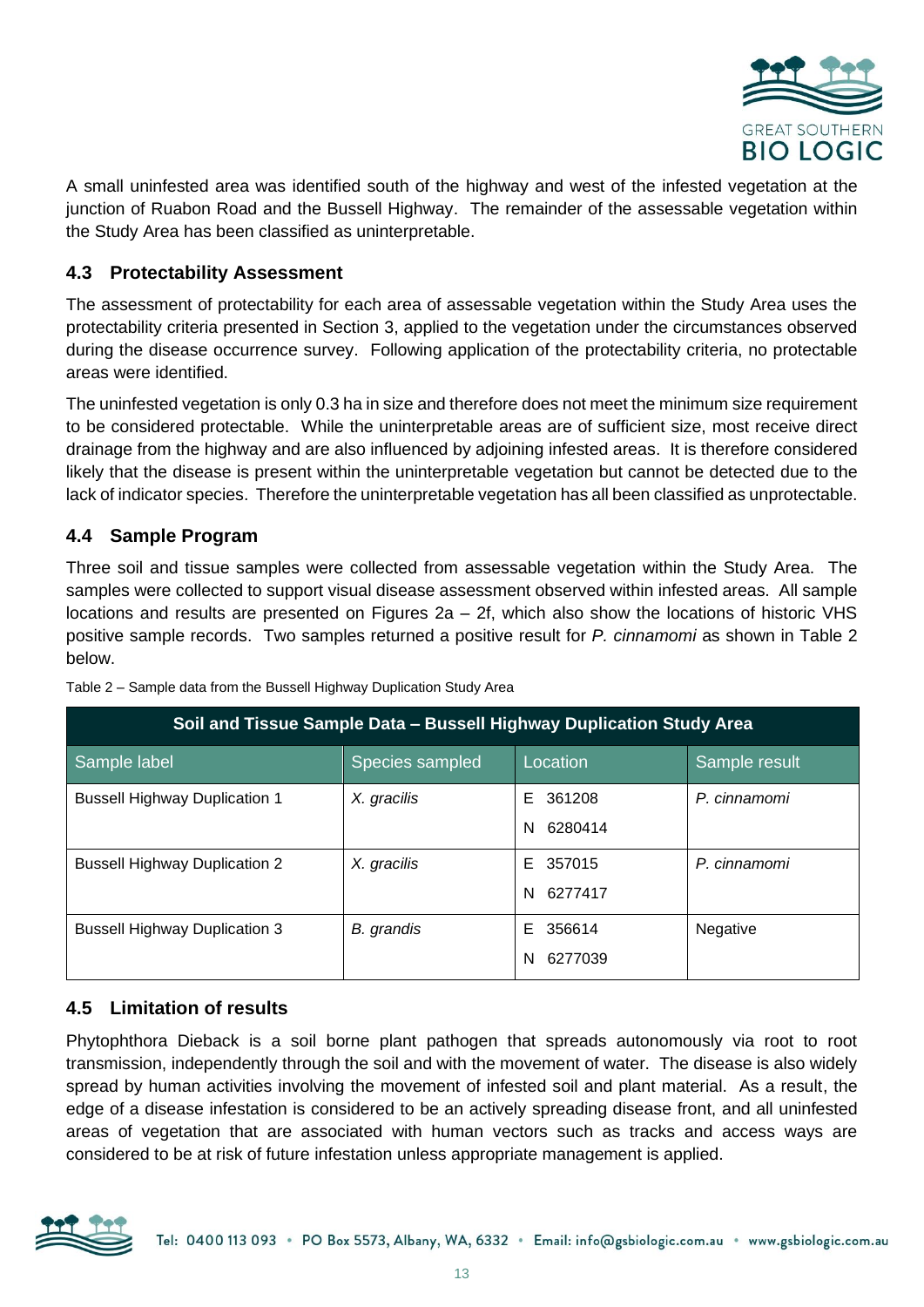

The disease occurrence data presented in this report is representative of the distribution of Phytophthora Dieback within assessable vegetation in the Bussell Highway Duplication Study Area at the time of assessment. In accordance with DBCA guidelines (2015, 2017) Phytophthora Dieback occurrence data is valid for a period of 12 months from the date of assessment. After 12 months a disease re-check assessment is required and after three years a full re-assessment of the survey area will be required.

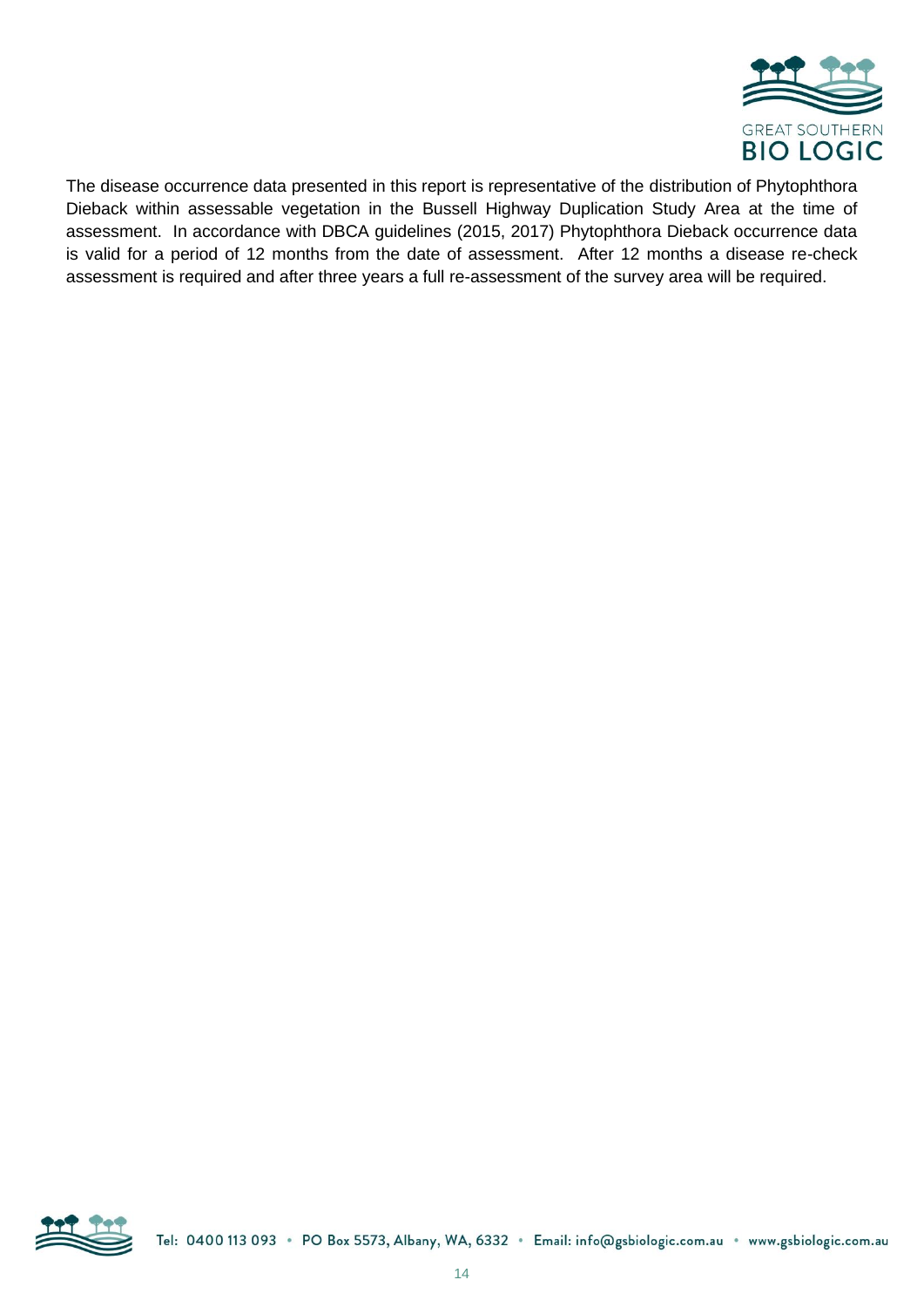

# **5 RECOMMENDATIONS**

As shown in FIgures 2a – 2f, no protectable vegetation has been identified within the Study Area.

The DBCA *Phytophthora dieback management manual* (2017) guides the development of Phytophthora Dieback Management Plans (PDMP) that aim to maintain the disease free status of protectable areas within specific projects. The manual is designed for application across lands vested with the DBCA during all potential soil movement activities.

As no protectable areas have been identified in the Study Area it is concluded that a detailed PDMP is not required. Instead it is recommended that Main Roads employ a general standard of operational hygiene that will mitigate risks of exporting disease from infested and potentially infested areas within the Study Area to all other areas, including other Main Roads sites external to the Study Area. To achieve this all operational vehicles, machinery and equipment should be clean and free from soil and/or plant material before leaving the Study Area and being deployed to other Main Roads project areas.

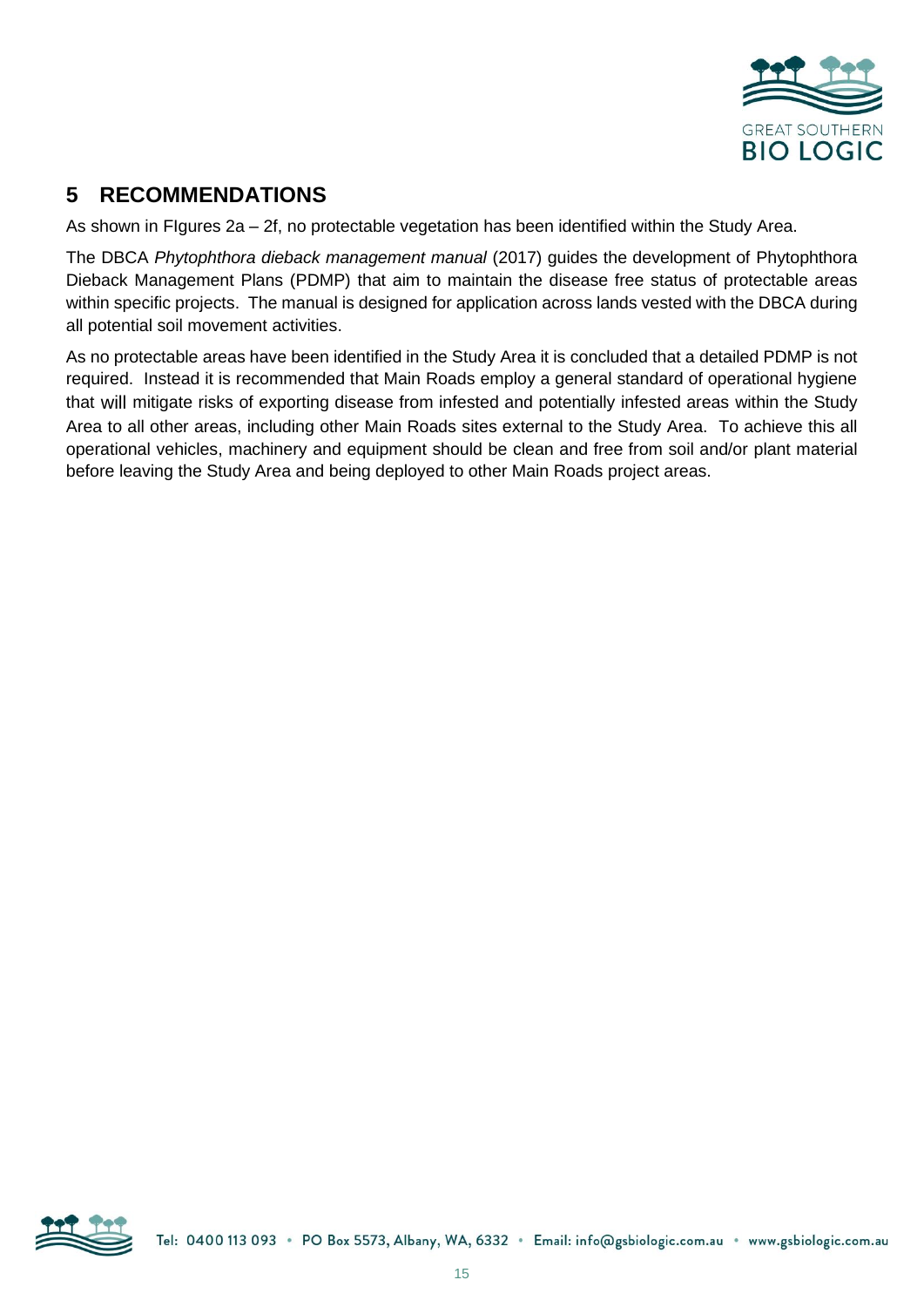

## **6 REFERENCES**

**Bureau of Meteorology (BoM) (2020)**: http://www.bom.gov.au/climate/data/

**Department of Biodiversity Conservation and Attractions (DBCA) (2015**), *Phytophthora Dieback Interpreters Manual for lands managed by the department*, Perth

**Department of Biodiversity Conservation and Attractions (DBCA) (2017**), *Phytophthora Dieback Management Manual*, Perth

**Glevan Consulting (2016):** *Forrest and Bussell Highway Upgrades, Phytophthora Dieback occurrence assessment – Version 2.3*, Unpublished report for Main Roads

**Keighery, B.J. (1994),** *Bushland plant survey. A guide to plant community survey for the*

*community*. Wildflower Society of WA (Inc.), Nedlands, Western Australia.

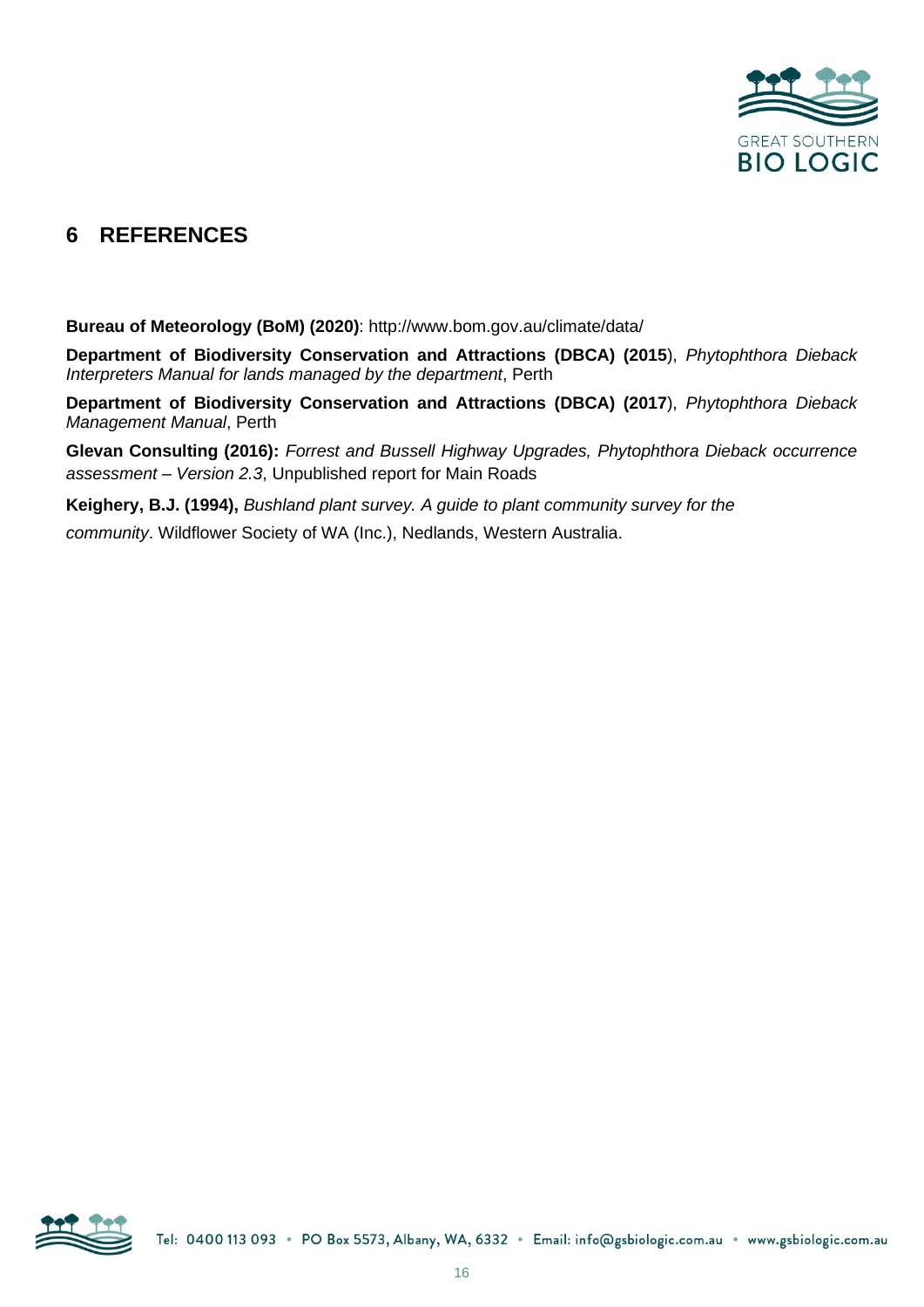

# **7 REPORT DISCLAIMER**

This report was prepared for Main Roads, solely for the purposes set out in the scope of works and it is not intended that any other person use or rely on the contents of this report.

Whilst the information contained in the Report is accurate to the best of our knowledge and belief, Great Southern Bio Logic and its agents cannot guarantee the completeness or accuracy of any of the descriptions or conclusions based on the information supplied to it or obtained during the site investigations, site surveys, visits and interviews. Furthermore, field and / or regulatory conditions are subject to change over time, and this should be considered if this report is to be used after any significant time period after its issue.

Great Southern Bio Logic and its agents have exercised reasonable care, skill and diligence in the conduct of project activities and preparation of this report. However, except for any non-excludable statutory provision, Great Southern Bio Logic and its agents provided no warranty in relation to its services or the report, and is not liable for any loss, damage, injury or death suffered by any party (whether caused by negligence or otherwise) arising from or relating to the services or the use or otherwise of this Report.

This report must be read, copied, distributed and referred in its entirety.